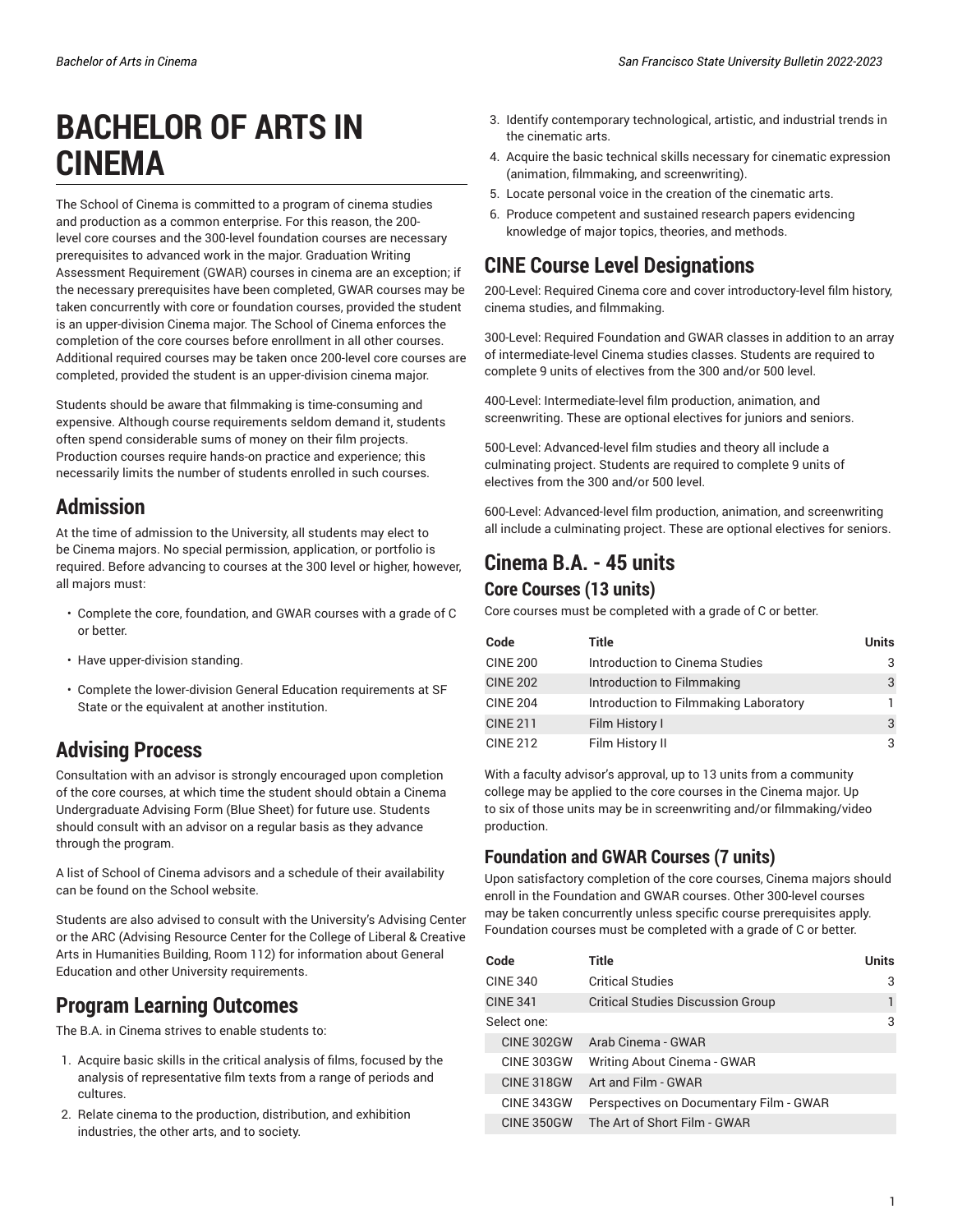#### **Upper-Division Cinema Studies Courses (9 units)**

Select 9 units from 300 or 500-level CINE courses, not including the courses used to fulfill the Foundation and GWAR requirements listed above. Additional GWAR courses may be applied to the Upper-Division Cinema Studies Courses requirement. A 500-level CINE course satisfies the Capstone Experience above.

#### **Capstone Experience (3 units)**

Any 3-unit course at the 500 or 600-level applies. This course may contribute to the Upper-Division Cinema Studies Requirement or the Electives Requirement below.

#### **Electives (16 units)**

Select additional upper-division Cinema courses to complete a total of 45 units required for the major. A 500-level or 600-level CINE course satisfies the Capstone Experience above:

- With prior approval of an advisor, up to 12 units of Cinema-related upper-division courses outside the School of Cinema may count toward the major.
- No more than seven units of advanced production courses may be taken in any one term unless special permission is granted by the instructor. Such permission cannot be given prior to the first day of class.
- If the minimum residence requirement of 12 units in the major is satisfied, credit for upper-division courses in the major from another four-year university is possible if syllabi are comparable.
- A maximum of 18 units of online coursework may be counted toward the major.
- A maximum of 12 units of independent study and internship courses may be counted toward the major.
- A maximum of nine CR/NC units may be counted toward the major, which may include up to a maximum of four units of different CINE 325, CINE 326, or CINE 650 courses.
- GWAR courses additional to the first GWAR course may be counted towards Upper-Division Requirements or Electives.

#### **Complementary Studies**

Bachelor of Arts students must complete at least 12 units of Complementary Studies outside of the primary prefix for the major. (**Note:** Students may not use an alternate prefix that is cross-listed with the primary prefix for the major.)

Students who complete two majors or a major and a minor automatically complete the Complementary Studies requirement.

Cinema majors will be offered several pathways toward completing this requirement, each of which is designed to facilitate graduation in a timely manner. Majors may, with the approval of a Cinema advisor, elect to apply 12 units in a single foreign language of their choosing, courses taken in an approved study abroad program (e.g., CSU Study Abroad), courses taken as part of a second major, a minor, or a certificate, and courses in related disciplines. Related disciplines typically include anthropology, art, business, creative writing, design, journalism, literature, music, philosophy, television, and theater. The School of Cinema allows up to 12 upper-division units from cinema-related disciplines to count toward the major. Where upper-division Complementary Studies courses are related to cinema, they may, with the approval of a School of Cinema advisor, also be counted as cinema electives in fulfillment of major requirements.

Students who have earned AA-T or AS-T degrees and are pursuing a similar B.A. degree at SF State are required to fulfill the Complementary Studies requirement as defined by the major department. Students should consult with a major advisor about how transfer units and SF State units can best be applied to this requirement to ensure degree completion within 60 units.

#### **General Education Requirements**

| Requirement              | <b>Course Level</b> | <b>Units</b>            | <b>Area Designation</b> |  |  |
|--------------------------|---------------------|-------------------------|-------------------------|--|--|
| Oral                     | LD                  | 3                       | A <sub>1</sub>          |  |  |
| Communication            |                     |                         |                         |  |  |
| <b>Written English</b>   | LD                  | 3                       | A2                      |  |  |
| Communication            |                     |                         |                         |  |  |
| <b>Critical Thinking</b> | LD                  | 3                       | A3                      |  |  |
| Physical Science LD      |                     | 3                       | B1                      |  |  |
| Life Science             | LD                  | 3                       | B <sub>2</sub>          |  |  |
| Lab Science              | LD                  | $\mathsf{I}$            | B <sub>3</sub>          |  |  |
| Mathematics/             | LD                  | 3                       | <b>B4</b>               |  |  |
| Quantitative             |                     |                         |                         |  |  |
| Reasoning                |                     |                         |                         |  |  |
| Arts                     | LD                  | 3                       | C <sub>1</sub>          |  |  |
| <b>Humanities</b>        | LD                  | 3                       | C <sub>2</sub>          |  |  |
| Arts or                  | LD                  | 3                       | C1 or C2                |  |  |
| <b>Humanities</b>        |                     |                         |                         |  |  |
| <b>Social Sciences</b>   | LD                  | 3                       | D <sub>1</sub>          |  |  |
| Social Sciences:         | LD                  | 3                       | D <sub>2</sub>          |  |  |
| <b>US History</b>        |                     |                         |                         |  |  |
| Lifelong Learning LD     |                     | 3                       | E                       |  |  |
| and Self-                |                     |                         |                         |  |  |
| Development              |                     |                         |                         |  |  |
| (LLD)                    |                     |                         |                         |  |  |
| <b>Ethnic Studies</b>    | LD                  | 3                       | F                       |  |  |
| Physical and/or          | <b>UD</b>           | 3                       | $UD-B$                  |  |  |
| Life Science             |                     |                         |                         |  |  |
| Arts and/or              | <b>UD</b>           | 3                       | $UD-C$                  |  |  |
| <b>Humanities</b>        |                     |                         |                         |  |  |
| <b>Social Sciences</b>   | <b>UD</b>           | 3                       | $UD-D$                  |  |  |
|                          |                     | <b>SF State Studies</b> |                         |  |  |

Courses certified as meeting the SF State Studies

requirements may be upper or lower division in General Education (GE), a major or minor, or an elective.

| Laucation (OL), a major or minor, or an crective. |                                                             |          |   |             |
|---------------------------------------------------|-------------------------------------------------------------|----------|---|-------------|
|                                                   | American Ethnic LD or UD<br>and Racial<br><b>Minorities</b> |          | 3 | <b>AERM</b> |
|                                                   | Environmental<br>Sustainability                             | LD or UD | 3 | ES          |
|                                                   | Global<br>Perspectives                                      | LD or UD | 3 | GP          |
|                                                   | Social Justice                                              | LD or UD | 3 | SJ          |

Note: LD = Lower-Division; UD = Upper-Division.

# **First-Time Student Roadmaps (4 Year)**

1. In order to choose your English Composition A2 course and your QR/Math B4 course, please complete the online advising activities at [writingadvising.sfsu.edu \(https://writingadvising.sfsu.edu/](https://writingadvising.sfsu.edu/)) and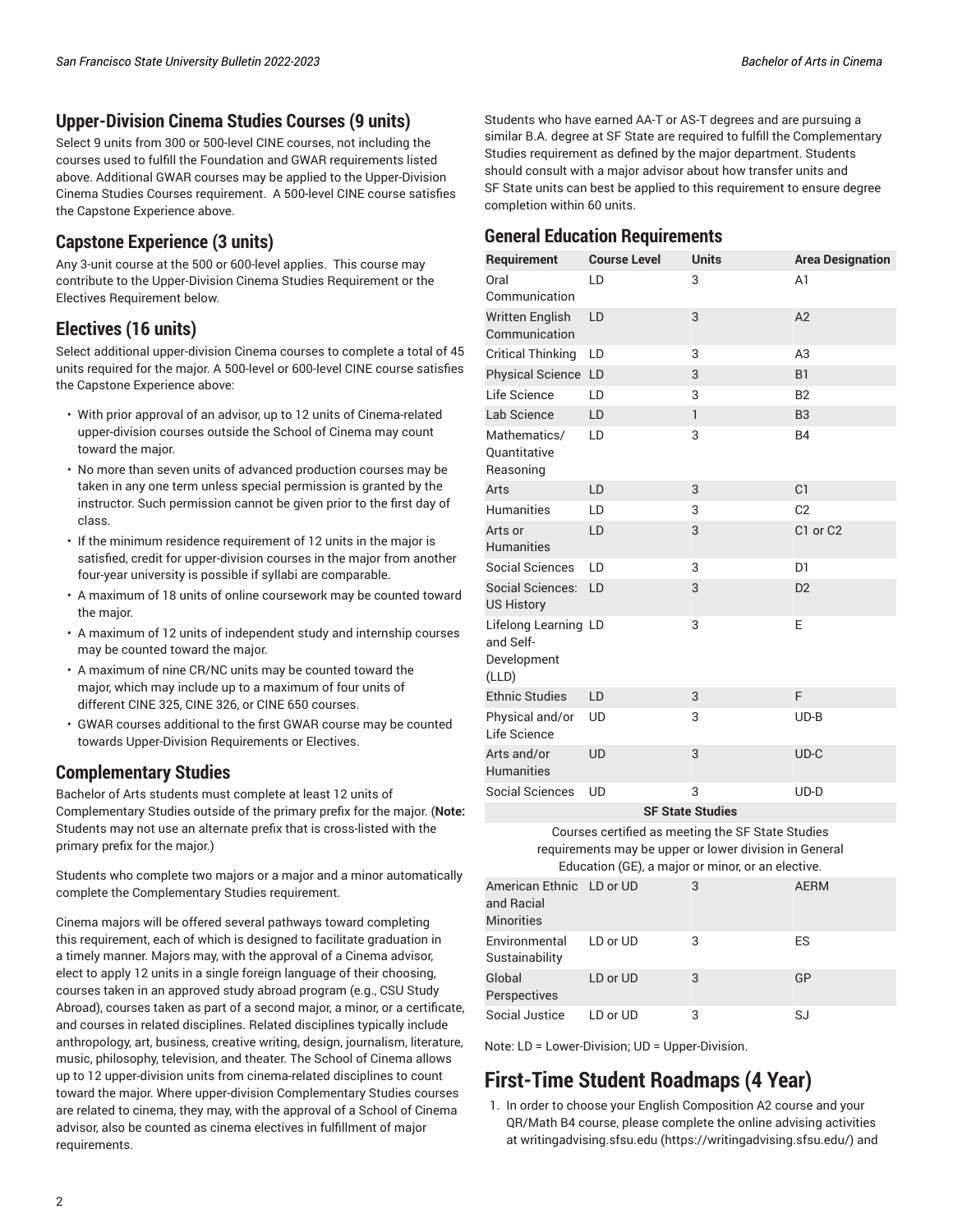[mathadvising.sfsu.edu](https://mathadvising.sfsu.edu/) ([https://mathadvising.sfsu.edu/\)](https://mathadvising.sfsu.edu/). Questions? Contact Gator [Smart](https://gatorsmartstart.sfsu.edu/) Start. ([https://gatorsmartstart.sfsu.edu/\)](https://gatorsmartstart.sfsu.edu/)

- 2. Select the row that matches your English course choice for A2.\*
- 3. Select the column that matches your QR/Math course choice for B4.
- 4. Click the Roadmap that lines up with your row and column.

For example, if you select ENG 104/ENG 105 and a multi-semester QR/ math sequence for your first year, then choose Roadmap D.

| <b>Course Choice</b>   | <b>One-Semester Course</b>                                                                                                                            | <b>Two-Semester</b><br><b>Sequence or Support</b><br>Course                                                                           |
|------------------------|-------------------------------------------------------------------------------------------------------------------------------------------------------|---------------------------------------------------------------------------------------------------------------------------------------|
| <b>ENG 114</b>         | Roadmap A (http://<br>bulletin.sfsu.edu/<br>colleges/liberal-<br>creative-arts/cinema/<br>ba-cinema/roadmap-i-ii-<br>$eng$ )                          | Roadmap C (http://<br>bulletin.sfsu.edu/<br>colleges/liberal-<br>creative-arts/cinema/<br>ba-cinema/roadmap-iii-<br>$iv$ -eng $\land$ |
| <b>ENG 104/ENG 105</b> | Roadmap B (http://<br>bulletin.sfsu.edu/<br>colleges/liberal-<br>creative-arts/cinema/<br>ba-cinema/roadmap-i-ii- ba-cinema/roadmap-iii-<br>stretch/) | Roadmap D (http://<br>bulletin.sfsu.edu/<br>colleges/liberal-<br>creative-arts/cinema/<br>iv-stretch/)                                |

\* Composition for Multilingual Students: If taking ENG 209 as your first English course, choose the ENG 114 row. If taking ENG 201 or ENG 212 for your first English course, choose the ENG 104/ENG 105 row.

# **Transfer Student Roadmap (2 Year)**

For students with an AS-T in **Film, Television and Electronic Media**. [This](http://bulletin.sfsu.edu/colleges/liberal-creative-arts/cinema/ba-cinema/adt-roadmap/) [roadmap](http://bulletin.sfsu.edu/colleges/liberal-creative-arts/cinema/ba-cinema/adt-roadmap/) opens in a new tab [\(http://bulletin.sfsu.edu/colleges/liberal](http://bulletin.sfsu.edu/colleges/liberal-creative-arts/cinema/ba-cinema/adt-roadmap/)[creative-arts/cinema/ba-cinema/adt-roadmap/\)](http://bulletin.sfsu.edu/colleges/liberal-creative-arts/cinema/ba-cinema/adt-roadmap/).

# **This degree program is an approved pathway ("similar" major) for students earning the ADT in Film, Television and Electronic Media**

California legislation SB 1440 (2009) mandated the creation of the Associate Degree for Transfer (ADT) to be awarded by the California Community Colleges. Two types of ADTs are awarded: Associate in Arts for Transfer (AA-T) and Associate in Science for Transfer (AS-T).

Note: no specific degree is required for admission as an upper-division student. However, the ADT includes specific guarantees related to admission and graduation and is designed to clarify the transfer process and strengthen lower-division preparation for the major.

An ADT totals 60 units and in most cases includes completion of all lower-division General Education requirements and at least 18 units in a specific major. (The Biology, Chemistry, and Environmental Science AS-T degrees defer 3 units in lower-division GE area C and 3 units in lowerdivision GE area D until after transfer.) Students pursuing an ADT are guaranteed admission to the CSU if minimum eligibility requirements are met, though not necessarily to the CSU campus of primary choice.

Upon verification that the ADT has been awarded prior to matriculation at SF State, students are guaranteed B.A. or B.S. completion in 60 units if pursuing a "similar" major after transfer. Determinations about "similar" majors at SF State are made by faculty in the discipline.

Degree completion in 60 units cannot be guaranteed when a student simultaneously pursues an additional major, a minor, certificate, or credential.

A sample advising roadmap for students who have earned an ADT and continue in a "similar" major at SF State is available on the Roadmaps tab on the degree requirements page for the major. The roadmap displays:

- How many lower-division units required for the major have been completed upon entry based on the award of a specific ADT;
- Which lower-division requirements are considered complete upon entry based on the award of a specific ADT;
- How to complete the remaining 60 units for the degree in four semesters.

Students who have earned an ADT should seek advising in the major department during the first semester of attendance.

# **General Advising Information for Transfer Students**

- 1. Before transfer, complete as many lower-division requirements or electives for this major as possible.
- 2. The following courses are not required for admission but are required for graduation. Students are strongly encouraged to complete these units before transfer; doing so will provide more flexibility in course selection after transfer.
	- a course in U.S. History
	- a course in U.S. & California Government

For information about satisfying the requirements described in (1) and (2) above at a California Community College (CCC), please visit [http://](http://assist.org) [www.assist.org \(http://assist.org](http://assist.org)). Check any geographically accessible CCCs; sometimes options include more than one college. Use ASSIST to determine:

- Which courses at a CCC satisfy any lower-division major requirements for this major;
- Which courses at a CCC satisfy CSU GE, US History, and US & CA Government requirements.

Remedial courses are not transferable and do not apply to the minimum 60 semester units/90 quarter units required for admission.

Additional units for courses that are repeated do not apply to the minimum 60 units required for upper-division transfer (for example, if a course was not passed on the first attempt or was taken to earn a better grade).

Before leaving the last California Community College of attendance, obtain a summary of completion of lower-division General Education units (IGETC or CSU GE Breadth). This is often referred to as a GE certification worksheet. SF State does not require delivery of this certification to Admissions, but students should retain this document for verifying degree progress after transfer.

Credit for Advanced Placement, International Baccalaureate, or College-Level Examination Program courses: AP/IB/CLEP credit is not automatically transferred from the previous institution. Units are transferred only when an official score report is delivered to SF State. Credit is based on the academic year during which exams were taken.